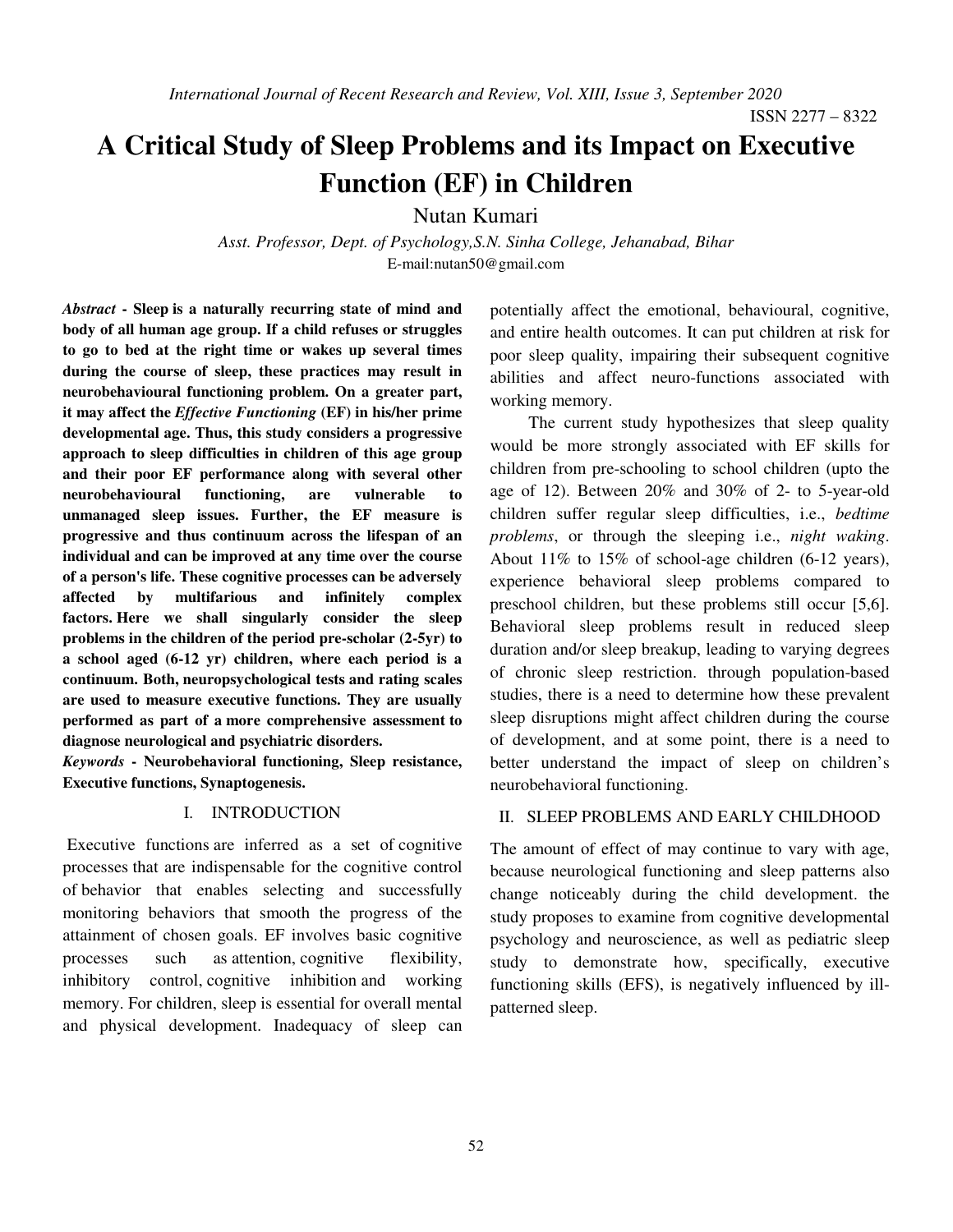Study analyses various reasons, a child may resist sleep. Going on to say he may not feel comfortable to sleep alone or he may fear any nightmare. Young children may suffer night waking and may not be able to easily go to sleep, without parents support. These may result in short sleep hours of the children. There have been reported attention hyperactivity disorder (ADHD), day time sleepiness, early morning waking (ASD), oppositional, mood problems and impaired memory as well, due to impaired and sleep disruptions, in children. Also, nighttime sleep results in an effective daytime functioning, as well along with more specific neurobehavioural impact in school aged children and toddlers [7].

There is evidential research of weak performance and attention, and a sustained sleep benefits in a population of children with ADHD and ASD or any serious issues. EF shows continued development into early adulthood [8]] and a greater capacity to withstand delays with increasing age. For example, the protracted cognitive developmental changes are thought to be associated with age-related changes in the structural and functional organization of lateral prefrontal cortex. By almost any anatomical or functional metric, including cortical thickness, regional volume, resting metabolism, and rate of synaptogenesis, the lateral prefrontal cortex is among the slowest developing regions of cortex. Adult neuro-imaging and neuropsychology studies suggests that These changes in structure in a region of the brain can be well linked with EF. The behavioral sleep problems rise in frequency at a point in development of the capacity for behavioral self-regulation and associated neural circuitry undergo rapid age-related change. These factors are prompting reasons for closer consideration of children's sleep and their neurobehavioral development to be related.

## III. SLEEP VS EF AND DEVELOPMENT

The Behavioral sleep problems are most prevalent at the time when there are rapid age-related changes. Children's self-regulatory abilities develop at the same age. These self-regulatory abilities are a set of processes that guide perception, emotion, and action, in situations marked by distraction, novelty, or stress [9] for the parents, where both members work, till the end of the day, drive straight to pick up their children from boarding schools. They may even have to first stop and buy food for dinner and before they pick up their children. This ability as a habit draws on the executive functions and helps us to formulate and maintain plans while overcoming any learned habits and powerful emotions.

In a variety of simple laboratory tasks, we witness that Executive functions (EF) are profoundly underdeveloped in preschool-aged children. For example, in a multilocation search task, a 2- year-old child retrieves a small reward hidden in 1 of 3 different hiding locations. On the first trial, he does it very well, but, later when the reward is hidden at a new location, the child by repeatedly struggle searching for the reward at the first location. Thus we see that Instead of adopting the new rules, he persists on using the old rules, itself. Thus, his difficulties pertain to the regulatory demands of the task. He has a little trouble learning to find hidden.

 These tasks assess self-regulation under conditions in which motivation is enhanced and emotions are aroused. Strong emotional responses may make it more difficult to use EF skills to act in socially appropriate ways and may lead children to act in ways they know are "wrong" (e.g., a child may fail to wait his/her turn in a game when excited, even when he/she knows the rule and will wait in other situations). As illustrated by better performance in rule-use tasks, EF shows continued development into early adulthood, and a greater capacity to withstand delays with increasing age. These cognitive developmental changes are related with age-related changes [10].

These developmental changes in structure occur in a region of the brain that is well-known from adult neuro imaging and neuropsychology studies linked with EF. For example, Lateral prefrontal cortex tends, to be more active that require response inhibition and mental elasticity. On the same hand, damage or dysfunction in lateral prefrontal cortex leads to pronounced performance deficits in inhibitory control and mental flexibility.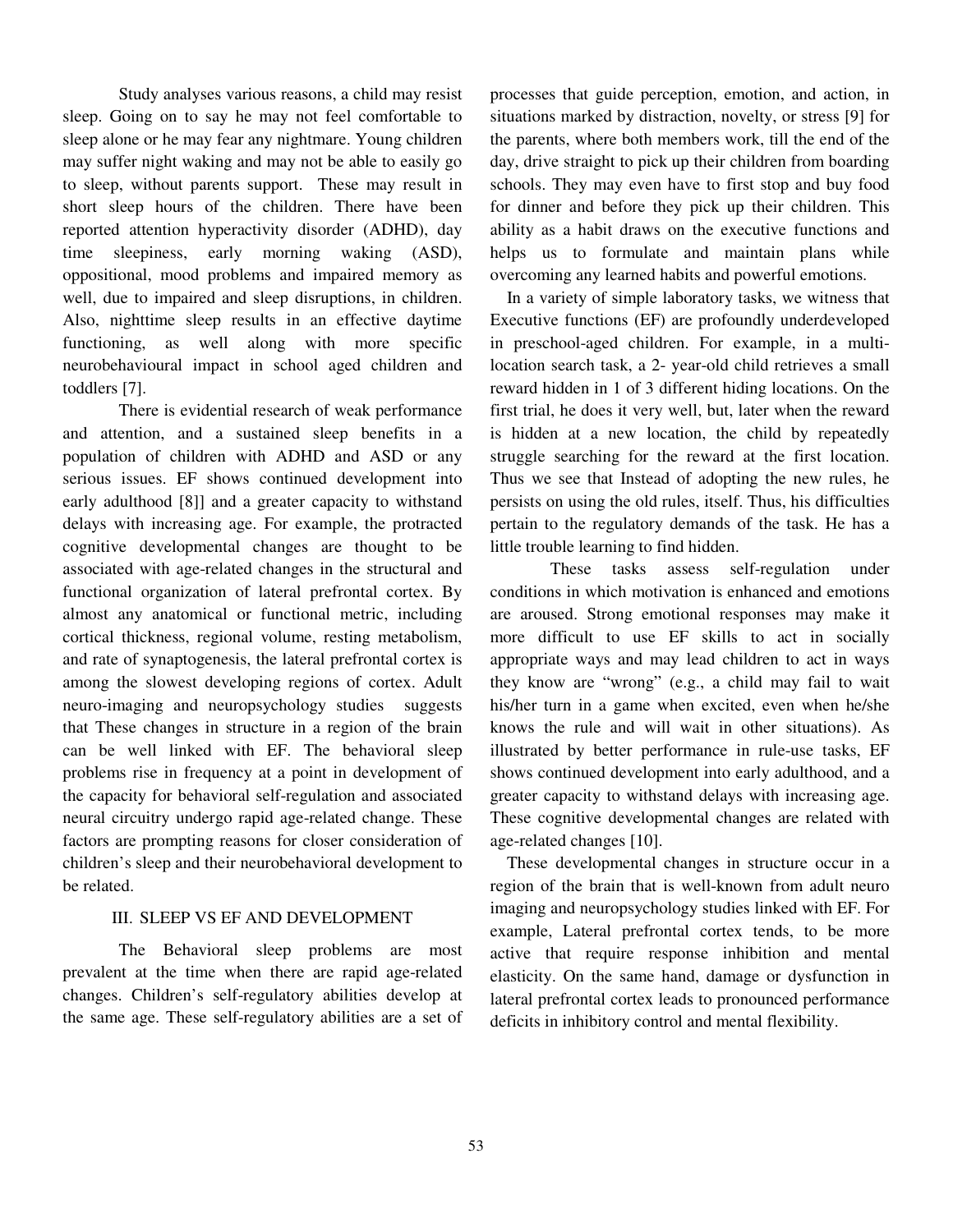Thus, it is a fact that behavioral sleep problems occur with great frequency at a point when age-related change calls for children's sleep and their neurobehavioral development is related.

## IV. CHILD SLEEP AND EF DEVELOPMENT: A **NECESSITY**

Several associations between behavioral sleep problems and EF in early development suggest a number of research directions useful for closer empirical examination. By designing studies on the childhood sleep problems and EF function in multidisciplinary teams, Child development can be measured from many perspectives. It can be behavioral, social, cognitive, neurological, physiological, and emotional. Sleep as a complex process is studied with different approaches to bring together evidence from the neurological, pediatric sleep, and child cognitive-developmental literatures. Fundamental associations between behavior and sleep problems have now been well established. Still we need to advance our knowledge based on the evidence of other fields to research associations and study *how* and *why* sleep problems impact child functioning. The underlying mechanisms EF skills and sleep are important conclusion for the upcoming scholars and researchers. These skills affect child's everyday performance and self-regulation, and resulting to course of development, or else these skills are vulnerable to inadequate sleep. It's evident that an optimal sleep plays in maintaining behavioral control through. Further relational study between EF and sleep in early childhood is necessary, as to explain how inadequate sleep affects children's ability to function adaptively.

### V. CONCLUSION

With a gathering high pace of technology Advancement a moribund life, in modern society have critical impact on sleep in even humans of all ages. Taking of the children in industrialized countries are now sleeping less than their preceding generations [11]. The universal issue of screen technology-television and mobiles sufficiently play a vital role in washing away the overall sleep times in new children.

The practice of late to bed and late to rise results in affected sleep duration, especially in children makes it more disguising a factor that bless a poor health, and mental development. On the other hand, the children who spend a good time towards sleep and doing cognitive skills and self-regulation activities are developing well. It thus, signifies that sleep serves a number of vital functions that support every neurological development. Finally, to the guardians of children, the more they know about the specific functions of sleep in children, the better they can encourage the timely treatment of underlying sleep problems and procure a safe childhood.

#### VI. REFERENCES

- [1] Lavigne JV, Arend R, Rosenbaum D, et al. *Sleep and behavior problems among preschoolers*. J Dev Behav Pediatr 1999;20:164-9.
- [2] Petit D, Touchette E, Tremblay RE, Boivin M, Montplaisir JY. *Dyssomnias and parasomnias in early childhood.* Pediatrics 2007;119:1016-25.
- [3] Gregory AM, O'Connor TG. *Sleep problems in childhood: A longitudinal study of developmental change and association with behavioral problems.* J Am Acad Child Adolesc Psychiatry 2002;41:964-71.
- [4] National Sleep Foundation. Sleep in America Poll: Children and Sleep. National Sleep Foundation 2004.
- [5] Mindell JA, Meltzer LJ, Carskadon MA, Chervin RD. *Developmental aspects of sleep hygiene: Findings from the 2004 National Sleep Foundation Sleep in America Poll.* Sleep Med 2009;10:771-9.
- [6] Owens JA, Spirito A, McGuinn M. *Sleep habits and sleep disturbance in elementary school-aged children*. J Dev Behav Pediatr 2000;21:27-36
- [7] Shang CY, Gau SS, Soong WT. *Association between childhood sleep problems and perinatal factors, parental mental distress and behavioral problems.* J Sleep Res 2006;15:63-73.
- [8] Hiscock H, Canterford L, Ukoumunne OC, Wake M. *Adverse associations of sleep problems in Australian preschoolers: National population study*. Pediatrics 2007;119:86-93.
- [9] Paavonen EJ, Porkka-Heiskanen T, Lahikainen AR. Sleep *quality, duration and behavioral symptoms among 5-6-year-old children*. Eur J Child Adolesc Psychiatry 2009;18:747-54.